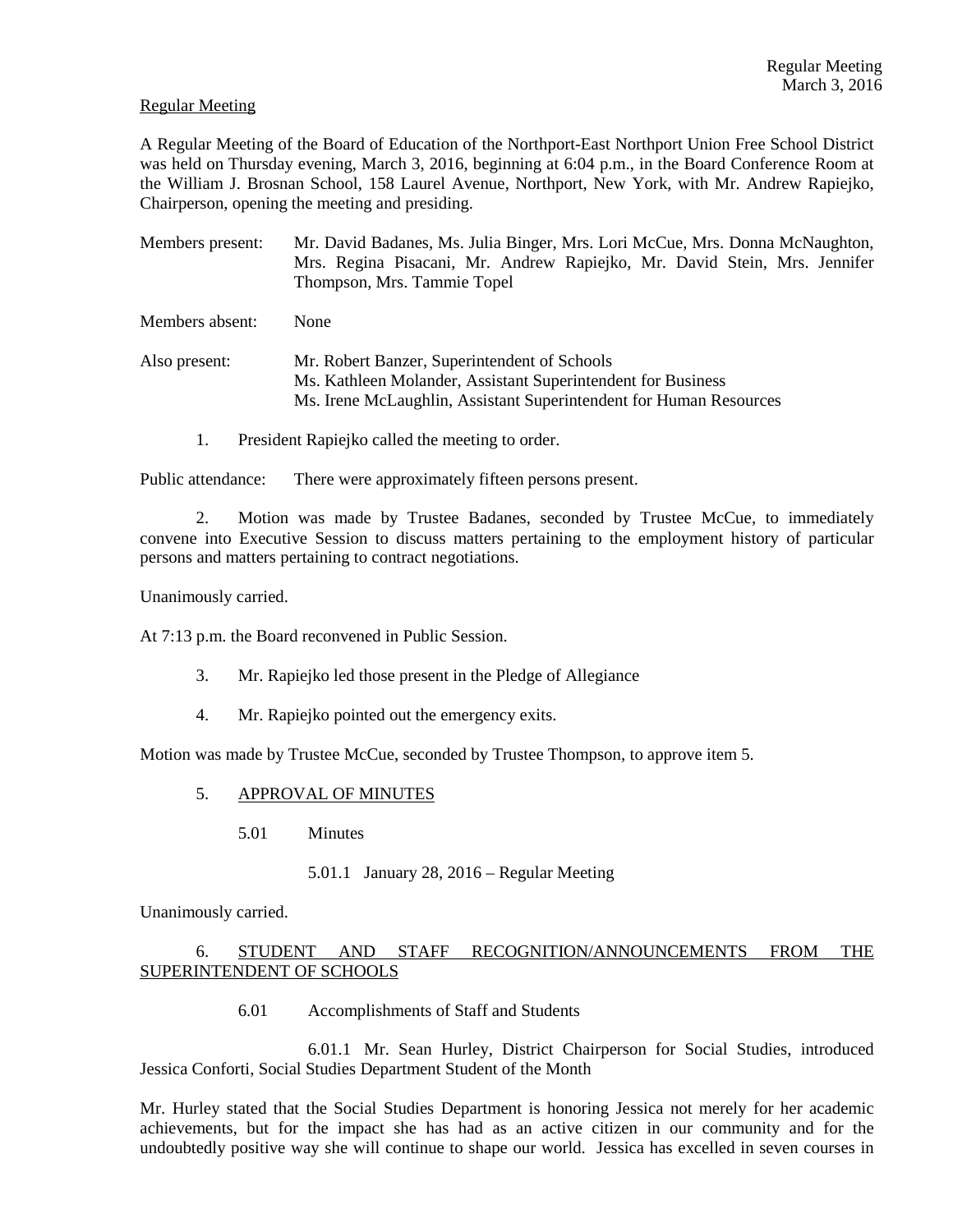the Social Studies department including Advanced Placement World History, Criminal Justice, American Law, IB History of the Americas HL and IB Economics. Mr. Hurley noted that Jessica is committed to improving the community through active citizenship. She has volunteered countless hours in her Church Youth Group, the National Honor Society, United Students of Northport and Our Town. Jessica is a leader in A Midwinter Night's Dream and Schools for Schools. Mr. Hurley stated that Jessica has been elected as Student Government Vice President each of her four years in the high school. She has also been a member of the Mock Trial Team, this year serving as the Captain and lead prosecutor. Jessica has worked with Dr. Mary Kritzer at the Simon's Research Foundation at Stony Brook University for the past two years researching a possible cure for Parkinson's disease.

In addition to her rigorous academic program and her extracurricular activities, Jessica is also a Varsity and future collegiate athlete. She has been a varsity athlete since eighth grade and has been captain of the Softball team since she was a sophomore. Mr. Hurley stated that Jessica's drive for success coupled with her passion for helping others are precisely the qualities that make her the ideal honoree as the Social Studies Student of the Month.

President Rapiejko and Superintendent Banzer congratulated Jessica on her fine accomplishments and presented her with a commendation from the Board.

6.02 President Rapiejko reviewed the upcoming meetings of March  $10<sup>th</sup>$ , March  $17<sup>th</sup>$ , and March 31st .

Superintendent Banzer stated that Northport High School Powered Wigs will be putting on the production of The Mystery of Edwin Drood this weekend. The high school cybersecurity team participated in a simulated activity where they had to thwart a cyber-threat. This was the first year the team participated with Coach Clapps. Mr. Banzer noted that student athletes participating in the NYSPHAA championships include Jackie Thorne running in the 100m, and Zach Papsco swimming the 100m butterfly. Northport High School student Jeannette Wells received a perfect score on the AP Art Exam. Mr. Banzer stated that only 16 students in the world received a perfect score. Mr. Banzer noted that the Capital Projects Committee will meet this week.

# 7. COMMUNICATIONS

There were no communications to the Board requiring Board action.

# 8. PUBLIC COMMENT/PARTICIPATION

There was no public comment/participation.

# 9. SPECIAL REPORTS

 9.01 Mr. Robert Banzer, Superintendent of Schools, presented an Update to the Budget Overview Presentation from the February 11, 2016 Board Meeting.

Mr. Banzer reiterated the budget priorities of improving academic achievement, maintaining programs and class size, continuing historically low tax levy increases, and looking for efficiencies and savings. The cost drivers include salaries and benefits which make up approximately 76% of the budget. Mr. Banzer reviewed the projected enrollment for 2016-2017, the revenue sources from the tax levy and state aid, revenue history and budget history from 2011-2012 to present.

The proposed expenditures for 2016-2017 are \$161,380,833. The anticipated revenue is \$140,997,356 from the tax levy, \$13,859.733 from State Aid and the balance from Miscellaneous Revenue, Fund Balance and Additional State Aid Reserves.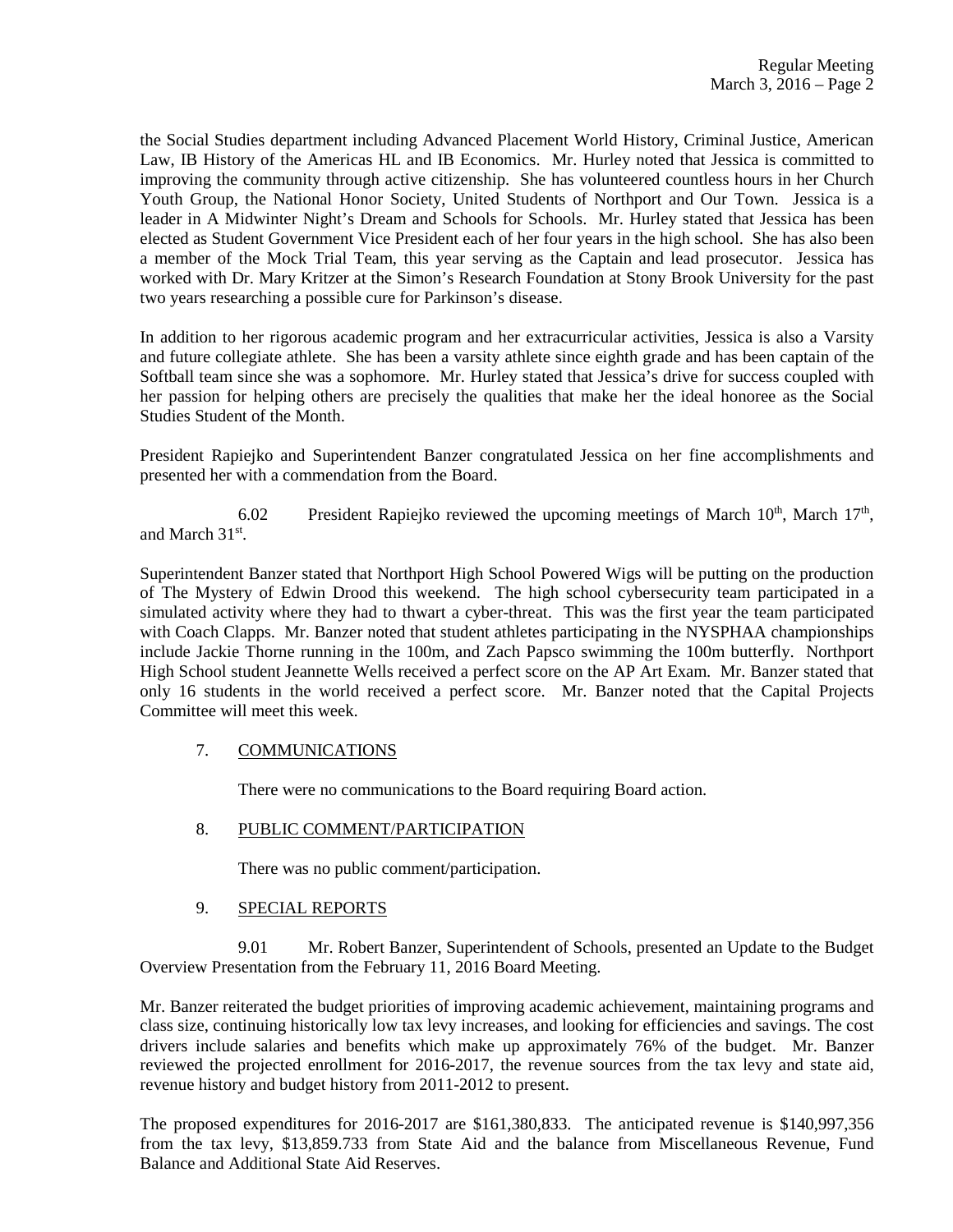The budget development meetings are scheduled as follows: March  $10<sup>th</sup>$  to review Instruction, Technology, Buildings & Grounds, Transportation, BOCES and Special Education; March  $17<sup>th</sup>$  to review Personnel & Benefits; March 31<sup>st</sup> to review Revenue and Fund Balance Reserves with a Preliminary Public Hearing to Receive Public Input. On April 14<sup>th</sup> the Board will adopt the budget. A Public Hearing on the Final Budget will be held on May  $5<sup>th</sup>$ . The Annual Budget Vote and Election of Trustees will be held on May 17, 2016.

There was a discussion regarding staffing, budgeting and operating deficit, teacher contract settlement, and class size caps.

Motion was made by Trustee McNaughton, seconded by Trustee Pisacani, to approve all items under 10., including Supplemental 10.01

#### 10. SUPERINTENDENT'S REPORT, GENERAL – FOR BOARD ACTION

 10.01 Approving the Personnel Actions Report dated March 3, 2016, including Supplemental 10.01, attached and made part of the official minutes.

- 10.02 Approving Schedule J Committee on Special Education
- 10.03 Receiving for a second read and adopting the following policy:

 10.03.1 Policy #3220 – "Evaluation of the Superintendent" (replaces current policy #4117.1 – Evaluation of Superintendent of Schools, Procedure for)

Vote on Trustee McCue's motion to approve all items under 10. including Supplemental 10.01 was unanimously carried.

Motion was made by Trustee McNaughton, seconded by Trustee Topel, to approve all items under 11.

# 11. SUPERINTENDENT'S REPORT, FINANCIAL – FOR BOARD ACTION

11.01 Taking specified action on the following BIDS:

# EDUCATIONAL:

- 11.01.1 AWARD: Athletic Supplies & Equipment
- 11.01.2 AWARD: Science Supplies & Equipment
- 11.01.3 AWARD: Athletic Apparel
- 11.01.4 AWARD: Technology Supplies & Equipment
- 11.01.5 AWARD: Physical Education Supplies & Equipment
- 11.01.6 AWARD: Art Supplies & Equipment
- 11.02 Receiving the following donation to the District:
	- 11.02.1 \$500 from David Quigley to the Laurene Quigley Memorial Scholarship
- 11.03 Approving the following resolution:

 "BE IT RESOLVED, that the Board of Education hereby gratefully accepts a donation of \$1,362 from Northport-East Northport residents whose names are more fully set forth in the attached document, for the purpose of the Northport High School Theater Arts trip to New York City on April 13, 2016 and increase the 2015-2016 budget code A2110.4161.30.2903 by \$1,362 for this purpose.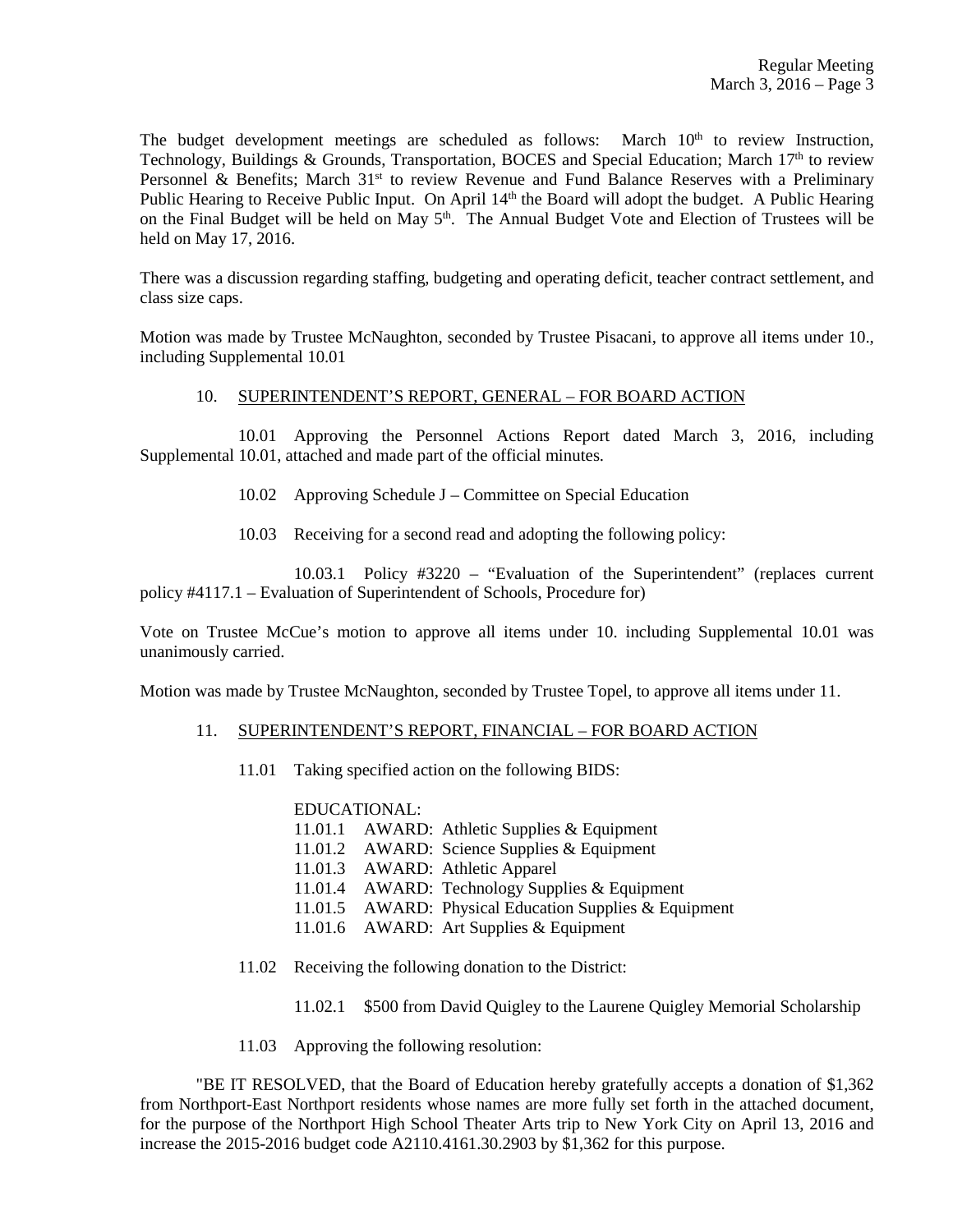BE IT RESOLVED, that the Board of Education hereby approves an increase in the revenue code A2705 of the 2015-2016 budget by \$1,362 with the understanding that this increase in revenue is the result of donations from Northport-East Northport residents."

11.04 Approving the following resolution:

 "RESOLVED, that the Board of Education hereby gratefully accepts a donation of \$35,300 from the Northport Middle School Student Activity Account, for the purpose of students attending the trip to Greenkill Outdoor Education Center February 24, 2016 to February 26, 2016 and increase the 2015-2016 budget code A2110.4161.23.2902 by \$35,300 for this purpose.

 BE IT RESOLVED, that the Board of Education hereby approves an increase in the revenue code A2705 of the 2015-2016 budget by \$35,300 with the understanding that this increase in revenue is the result of donations from the Northport Middle School Activity Account."

11.05 Approving the following resolution:

 "BE IT RESOLVED, that the Board of Education hereby gratefully accepts a donation of \$446.50 from Northport-East Northport residents whose names are more fully set forth in the attached document, for the purpose of students attending field trips to the New York Hall of Science, the Long Island Science Center and the Long Island Aquarium as an alternative trip to Greenkill Outdoor Education Center February 24, 2016 - February 26, 2016 and increase the 2015-2016 budget code A2110.4161.23.2902 by \$446.50 for this purpose.

 BE IT RESOLVED, that the Board of Education hereby approves an increase in the revenue code A2705 of the 2015-2016 budget by \$446.50 with the understanding that this increase in revenue is the result of donations from Northport-East Northport residents."

 11.06 Approving the following Capital Project Allowance Authorization and Change Order:

 11.06.1 Allowance Authorization No. 1, SED #58-04-04-03-0-008-020, Northport Middle School, in the amount of \$7,000.00

 11.06.2 Change Order No. 1, SED #58-04-04-03-0-008-020, Northport Middle School, deduction in the amount of \$3,000.00

 11.07 Approving a Supplementary Education Services Agreement between the Northport-East Northport Union Free School District and Jungle Bob Enterprises Inc. in the amount of \$300.00 (FAS)

 11.08 Approving a Supplementary Education Services Agreement between the Northport-East Northport Union Free School District and Mary Beth Tinker in the amount of \$750 (SS)

 11.09 Approving a Supplementary Education Services Agreement between the Northport-East Northport Union Free School District and Homecare Therapies dba Horizon Healthcare Staffing in an amount not to exceed \$20,000.00 (SSS)

 11.10 Approving a Supplementary Education Services Agreement between the Northport-East Northport Union Free School District and DLG Music, Inc. in the amount of \$1,323.00 (Fine and Performing Arts)

 11.11 Recommendation to approve a Hold Harmless and Indemnification Agreement between the Town of Huntington and the Northport-East Northport Union Free School District for the use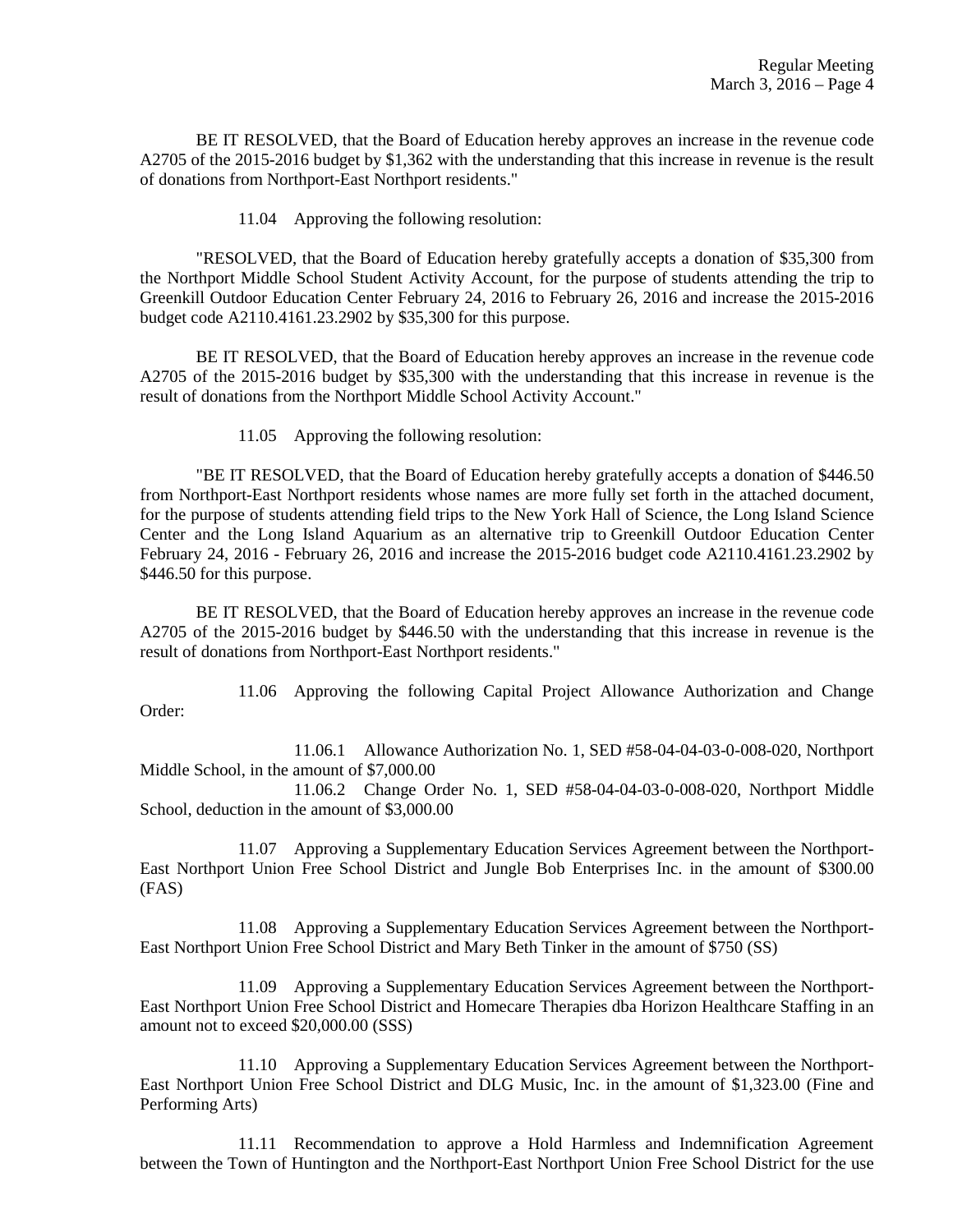of Town Property

 11.12 Approving a Group Sales Agreement between the Northport-East Northport Union Free School District and Select Tours (BAS)

 11.13 Approving a Rider to Agreement between the Board of Education of the Northport-East Northport Union Free School District and Suffolk County Vanderbilt Mansion/Museum/Planetarium (NMS Reservation #10353767)

 11.14 Approving a Rider to Agreement between the Board of Education of the Northport-East Northport Union Free School District and Suffolk County Vanderbilt Mansion/Museum/Planetarium (NMS Reservation #10353768)

 11.15 Approving a Rider to Agreement between the Board of Education of the Northport-East Northport Union Free School District and Suffolk County Vanderbilt Mansion/Museum/Planetarium (NMS Reservation #10353769)

 11.16 Approving a Rider to Agreement between the Board of Education of the Northport-East Northport Union Free School District and Frost Valley YMCA (NHS)

 11.17 Approving a Rider to Agreement between the Board of Education of the Northport-East Northport Union Free School District and Schoolman Transportation System, Inc. d/b/a Classic Coach (NHS Charter #43258)

 11.18 Approving a Rider to Agreement between the Board of Education of the Northport-East Northport Union Free School District and North Fork Express (NHS Contract #2053481)

 11.19 Approving a Rider to Agreement between the Board of Education of the Northport-East Northport Union Free School District and Gerber Tours, Inc. (PRS)

 11.20 Approving a Pledge and Assignment Agreement in Connection with Public Funds between JPMorgan Chase Bank, N.A. and the Northport-East Northport Union Free School District

 11.21 Approving a Custodial Undertaking in Connection with Pledge and Assignment Agreement between the Northport-East Northport Union Free School District and JPMorgan Chase Bank, N.A.

 11.22 Approving a Rider to Agreement between the Board of Education of the Northport-East Northport Union Free School District and Medieval Times Dinner & Tournament, Inc. (NMS)

 11.23 Authorizing the Board President to sign contract with the following school districts to provide health services for Northport-East Northport students attending school in that district during the 2015-2016 school year:

 11.23.1 Huntington Union Free School District, fourteen (14) students attending St. Patrick's School @ \$536.49, totaling \$7,510.86

 11.23.2 Uniondale Union Free School District, one (1) student attending Kellenberg Memorial High School @ \$646.34, totaling \$646.34

 11.23.3 Syosset Central School District, eighteen (18) students attending Our Lady of Mercy Academy @ \$886.62, totaling \$15,959.16

 11.24 Authorizing the administration to survey the community to determine the extent of need for a school breakfast program for the 2016-2017 school year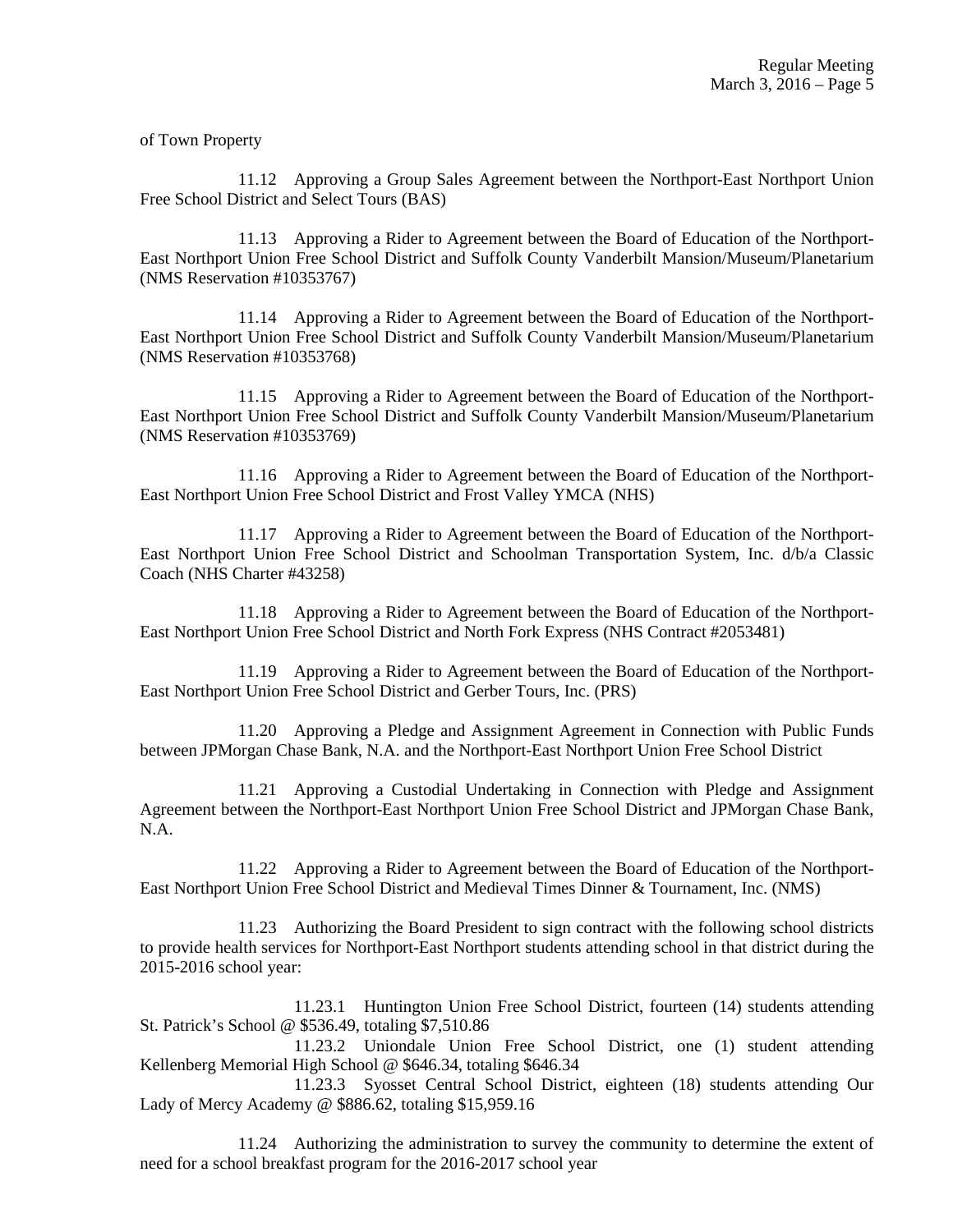11.25 Approving the Claims Auditor's Report for Warrants and Schedule of Claims for payments dated:

January 15, 2016 (Payroll Trust & Agency Warrant), January 15, 2016 (Accounts Payable Warrant), January 29, 2016 (Payroll Trust & Agency Warrant), January 29, 2016 (Accounts Payable Warrant), January 2016 (Claims Audit Report)

 11.26 Approving the Claims Auditor's Report – Payroll Audit for Payroll Distribution/Audit dated January 15, 2016 (ENMS)

 11.27 Approving the Treasurer's Report and Monthly Summary of Receipts and Disbursements

11.27.1 Treasurer's Report for the period December 2, 2015 through December

11.27.2 Monthly Summary of Receipts and Disbursements for December 2016

11.28 Approving the Schedule of Investments as of December 31, 2015

11.29 Approving the Collateral Schedule as of December 31, 2015

31, 2015

 11.30 Approving the Bank Reconciliation Report for the Month Ended December 31, 2015

 11.31 Approving the General Fund Projected Cash Flow Statement for the Year Ending 2015-2016, Actual Data July 1, 2015 – December 31, 2015, Estimated Data January 1, 2016 – June 30, 2016

 11.32 Approving the School Lunch Profit and Loss Statement for the Month Ending December 31, 2015

 11.33 Approving the Monthly Revenue and Budget Status Report – School Lunch Fund for the Month Ending December 31, 2015

 11.34 Approving the Monthly Revenue and Budget Status Report – Special Aid Fund for the Month Ending December 31, 2015

 11.35 Approving the Monthly Revenue and Budget Status Report – General Fund for the Month Ending December 31, 2015

 11.36 Approving the Monthly Revenue and Budget Status Report – Capital Fund for the Month Ending December 31, 2015

 11.37 Approving the 2015-2016 non-resident tuition charges and the 2014-2015 actual non-resident tuition charges, identifying the amounts that will be charged to other district for any of their students who are enrolled in our District

11.38 Approving Transfer of General Fund Appropriations in the 2015-2016 budget

 11.39 Receiving the Districtwide Five Year Capital Project Improvement Plan for the fiscal years 2013-2014 to 2018-2019 inclusive

11.40 Approving the following resolution: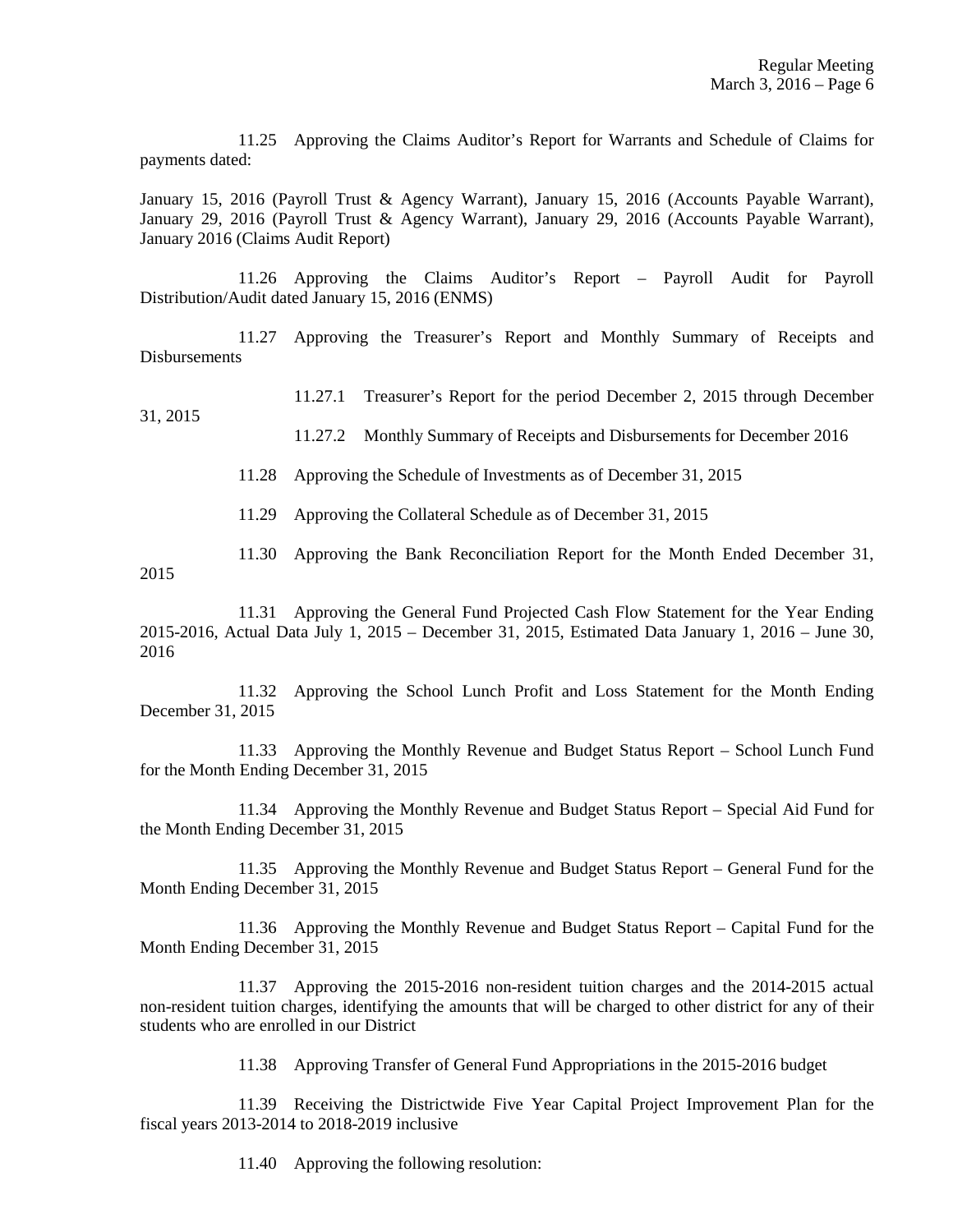"RESOLVED, that the Board of Education accept the donation of \$342.87 toward the purchase of classroom supplies for Dickinson Avenue Elementary School and increase the 2015-2016 budget code A2110.5030.11.0200 by \$342.87 for this purpose.

 RESOLVED, that the Board of Education hereby approves an increase in the revenue code A2705 of the 2015-2016 budget by \$342.87 with the understanding that this increase in revenue is the result of the Dickinson Avenue Elementary School participation in the Target Take Charge of Education Program."

11.41 Approving the following resolution:

 "RESOLVED, that the Board of Education accept the donation of \$418.49 toward the purchase of classroom supplies for Norwood Avenue Elementary School and increase the 2015-2016 budget code A2110.5030.14.0200 by \$418.49 for this purpose.

 RESOLVED, that the Board of Education hereby approves an increase in the revenue code A2705 of the 2015-2016 budget by \$418.49 with the understanding that this increase in revenue is the result of the Norwood Avenue Elementary School participation in the Target Take Charge of Education Program."

 11.42 Approving 2016-2017 Universal Pre-K Program Contracts between the Northport-East Northport Union Free School District and Island Kids Early Childhood Center, Northport Nursery School, Pumpkin Patch Day Nursery, and Tutor Time Child Care Learning Center

11.43 Approving the following resolution:

 "RESOLVED, that the Board of Education accept the donation of \$313.62 toward the purchase of classroom supplies for Northport Middle School and increase the 2015-2016 budget code A2110.5030.23.2802 by \$313.62 for this purpose.

 RESOLVED, that the Board of Education hereby approves an increase in the revenue code A2705 of the 2015-2016 budget by \$313.62 with the understanding that this increase in revenue is the result of the Northport Middle School participation in the Target Take Charge of Education Program."

Vote on Trustee McNaughton's motion to approve all items under 11. was unanimously carried.

# 12. SUPERINTENDENT'S REPORT – FOR INFORMATION ONLY

12.01 Schedule H – Use of Facilities

 12.02 Budget Transfers – As per Board Policy #6150 all transfers between salary codes up to \$25,000 and transfers between all other codes up to \$10,000 are to be reported to the Board of Education as an information item

#### 12.03 Nominations for Western Suffolk BOCES Board of Education

 12.03.1 Letter from Mrs. Joanne Klein, District Clerk, Western Suffolk BOCES, re: Nominations for Western Suffolk BOCES Board of Education

# 13. UNFINISHED BUSINESS

Trustee Stein inquired about the status of the District's LIPA bills in response to a report of miscoding of buildings.